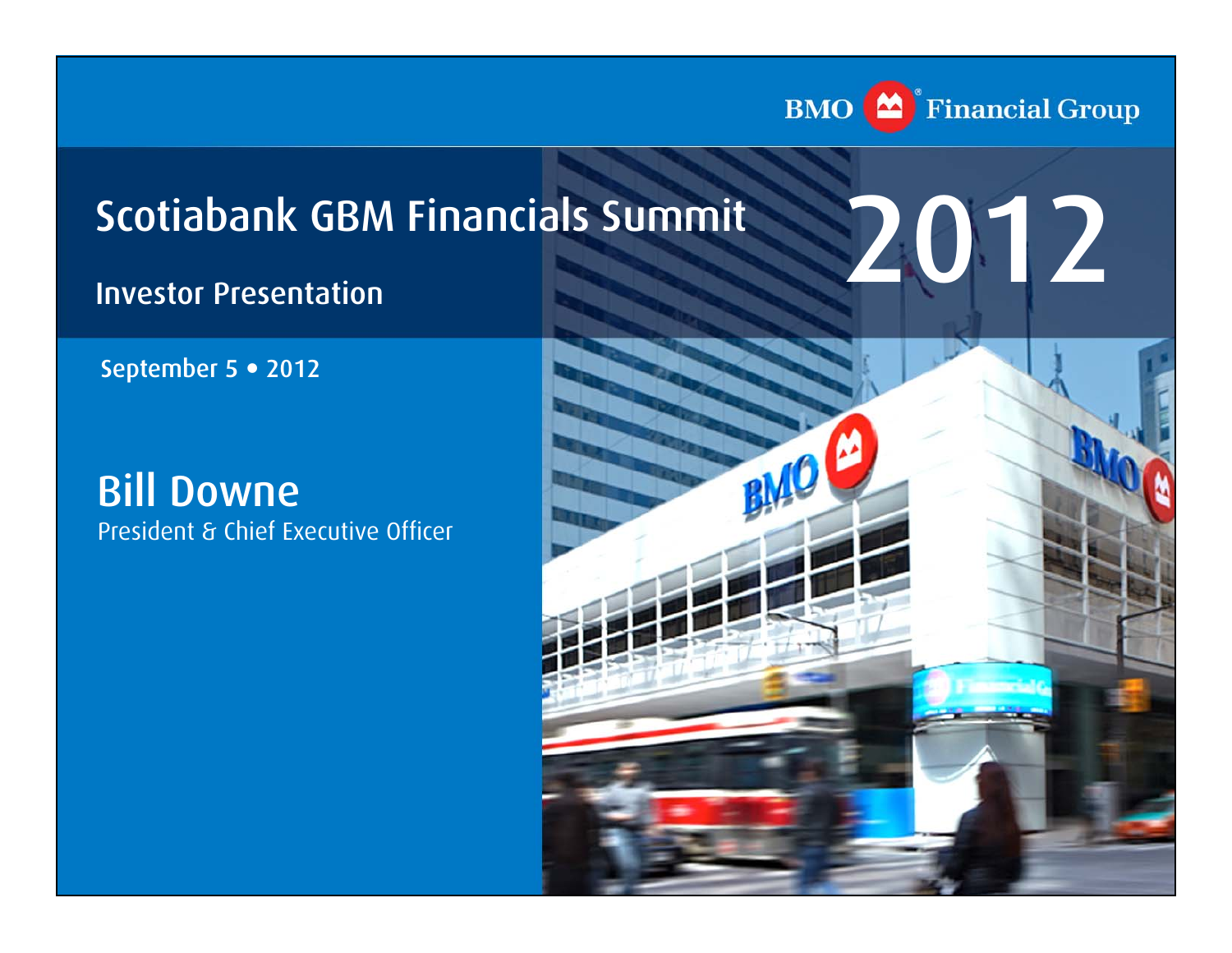# Forward Looking Statements & Non-GAAP Measures

#### **Caution Regarding Forward-Looking Statements**

Bank of Montreal's public communications often include written or oral forward-looking statements. Statements of this type are included in this document, and may be included in other filings with Canadian securities regulators or the U.S. Securities and Exchange Commission, or in other communications. All such statements are made pursuant to the "safe harbor" provisions of, and are intended to be forward-looking statements under, the United States Private Securities Litigation Reform Act of 1995 and any applicable Canadian securities legislation. Forward-looking statements may involve, but are not limited to, comments with respect to our objectives and priorities for 2012 and beyond, our strategies or future actions, our targets, expectations for our financial condition or share price, and the results of or outlook for our operations or for the Canadian and U.S. econ

By their nature, forward-looking statements require us to make assumptions and are subject to inherent risks and uncertainties. There is significant risk that predictions, forecasts, conclusions or projections will not pro be accurate, that our assumptions may not be correct and that actual results may differ materially from such predictions, forecasts, conclusions or projections. We caution readers of this document not to place undue relian on our forward-looking statements as a number of factors could cause actual future results, conditions, actions or events to differ materially from the targets, expectations, estimates or intentions expressed in the forwardlooking statements.

The future outcomes that relate to forward-looking statements may be influenced by many factors, including but not limited to: general economic and market conditions in the countries in which we operate; weak, volatile or illiquid capital and/or credit markets; interest rate and currency value fluctuations; changes in monetary, fiscal or economic policy; the degree of competition in the geographic and business areas in which we operate; cha in laws or in supervisory expectations or requirements, including capital, interest rate and liquidity requirements and guidance; judicial or regulatory proceedings; the accuracy and completeness of the information we obta with respect to our customers and counterparties; our ability to execute our strategic plans and to complete and integrate acquisitions; critical accounting estimates and the effect of changes to accounting standards, rule interpretations on these estimates; operational and infrastructure risks; changes to our credit ratings; general political conditions; global capital markets activities; the possible effects on our business of war or terro activities; disease or illness that affects local, national or international economies; natural disasters and disruptions to public infrastructure, such as transportation, communications, power or water supply; technological changes; and our ability to anticipate and effectively manage risks associated with all of the foregoing factors.

We caution that the foregoing list is not exhaustive of all possible factors. Other factors could adversely affect our results. For more information, please see the discussion on pages 30 and 31 of BMO's 2011 annual MD&A, which outlines in detail certain key factors that may affect Bank of Montreal's future results. When relying on forward-looking statements to make decisions with respect to Bank of Montreal, investors and others should carefully consider these factors, as well as other uncertainties and potential events, and the inherent uncertainty of forward-looking statements. Bank of Montreal does not undertake to update any forward-looking statement whether written or oral, that may be made from time to time by the organization or on its behalf, except as required by law. The forward-looking information contained in this document is presented for the purpose of assist our shareholders in understanding our financial position as at and for the periods ended on the dates presented, as well as our strategic priorities and objectives, and may not be appropriate for other purposes.

In calculating the pro-forma impact of Basel III on our regulatory capital, risk-weighted assets (including Counterparty Credit Risk and Market Risk) and regulatory capital ratios, we have assumed that our interpretation o proposed rules and proposals announced by the Basel Committee on Banking Supervision (BCBS) as of this date, and our models used to assess those requirements, are consistent with the final requirements that will be promulgated by the Office of the Superintendent of Financial Institutions Canada (OSFI). We have also assumed that the proposed changes affecting capital deductions, risk-weighted assets, the regulatory capital treatment for non-common share capital instruments (i.e. grandfathered capital instruments) and the minimum regulatory capital ratios are adopted by OSFI as proposed by BCBS, unless OSFI has expressly advised otherwise. We have also assumed that existing capital instruments that are non-Basel III compliant but are Basel II compliant can be fully included in the July 31, 2012, pro-forma calculations. The full impact of the Basel III proposals been quantified based on our financial and risk positions at quarter end or as close to quarter end as was practical. In setting out the expectation that we will be able to refinance certain capital instruments in the futu and when necessary to meet regulatory capital requirements, we have assumed that factors beyond our control, including the state of the economic and capital markets environment, will not impair our ability to do so.

Assumptions about the performance of the Canadian and U.S. economies, as well as overall market conditions and their combined effect on our business, are material factors we consider when determining our strategic priorities, objectives and expectations for our business. In determining our expectations for economic growth, both broadly and in the financial services sector, we primarily consider historical economic data provided by t Canadian and U.S. governments and their agencies. See the Economic Outlook and Review section of the MD&A in BMO's Third Quarter 2012 report to shareholders.

#### **Non-GAAP Measures**

Bank of Montreal uses both GAAP and non-GAAP measures to assess performance. Readers are cautioned that earnings and other measures adjusted to a basis other than GAAP do not have standardized meanings under GAAP and are unlikely to be comparable to similar measures used by other companies. Reconciliations of GAAP to non-GAAP measures as well as the rationale for their use can be found in Bank of Montreal's Third Quarter 2012 Report to Shareholders and Bank of Montreal's 2011 Management's Discussion and Analysis, all of which are available on our website at www.bmo.com/investorrelations.

Examples of non-GAAP amounts or measures include: productivity and leverage ratios; revenue and other measures presented on a taxable equivalent basis (teb); amounts presented net of applicable taxes; adjusted net income, revenues, provision for credit losses, expenses, earnings per share, ROE, productivity ratio and other adjusted measures which exclude the impact of certain items such as credit-related items on the acquired M&I performing loans, run-off structured credit activities, hedge costs related to foreign currency risk on purchase of M&I, M&I integration costs, M&I acquisition-related costs, amortization of acquisition-related intangibles decrease (increase) in collective allowance for credit losses and restructuring costs.

Bank of Montreal provides supplemental information on combined business segments to facilitate comparisons to peers.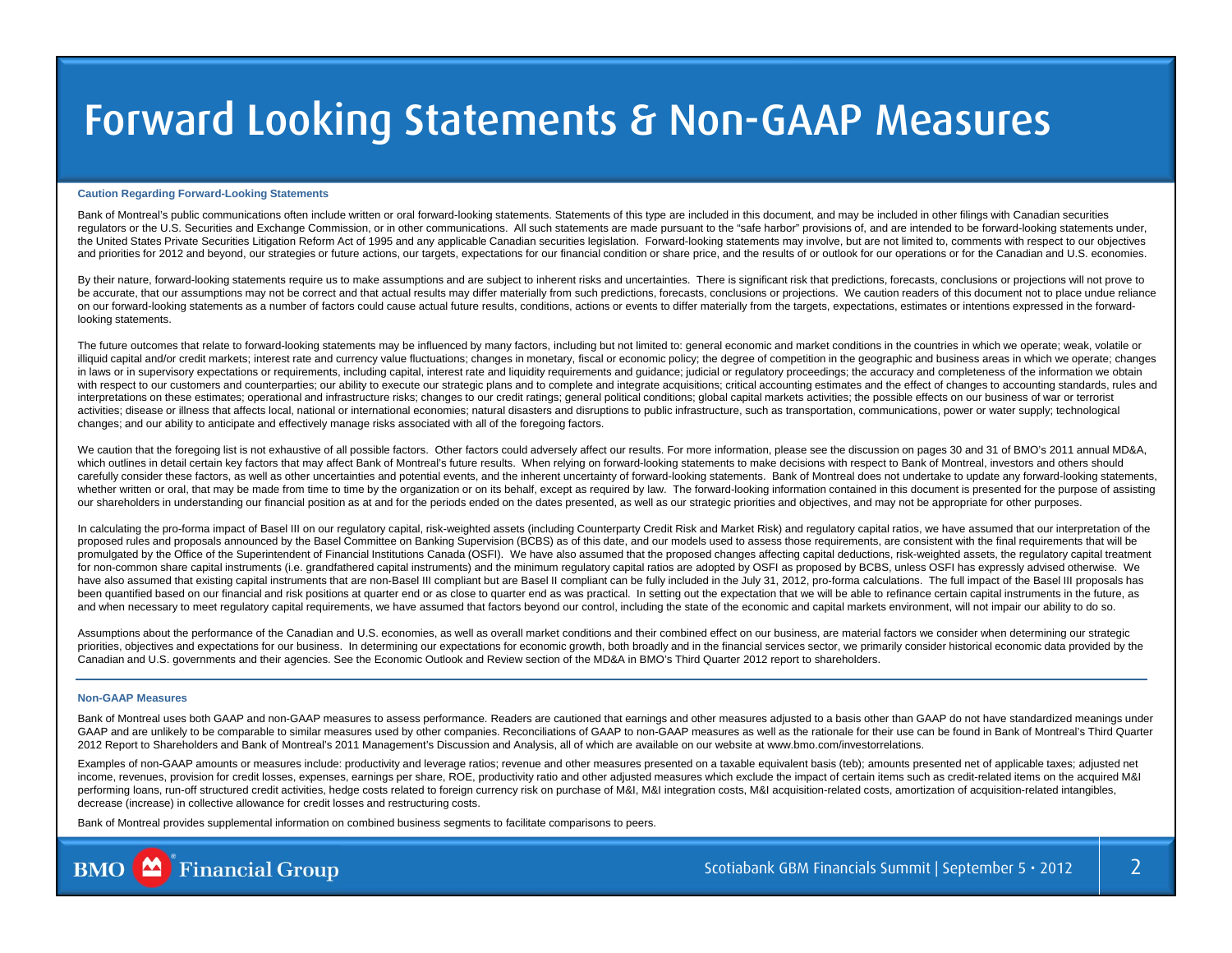## BMO Financial Group

9<sup>th</sup> largest bank in North America<sup>1</sup>; 2<sup>nd</sup> largest Canadian bank by retail branches in Canada and the U.S.

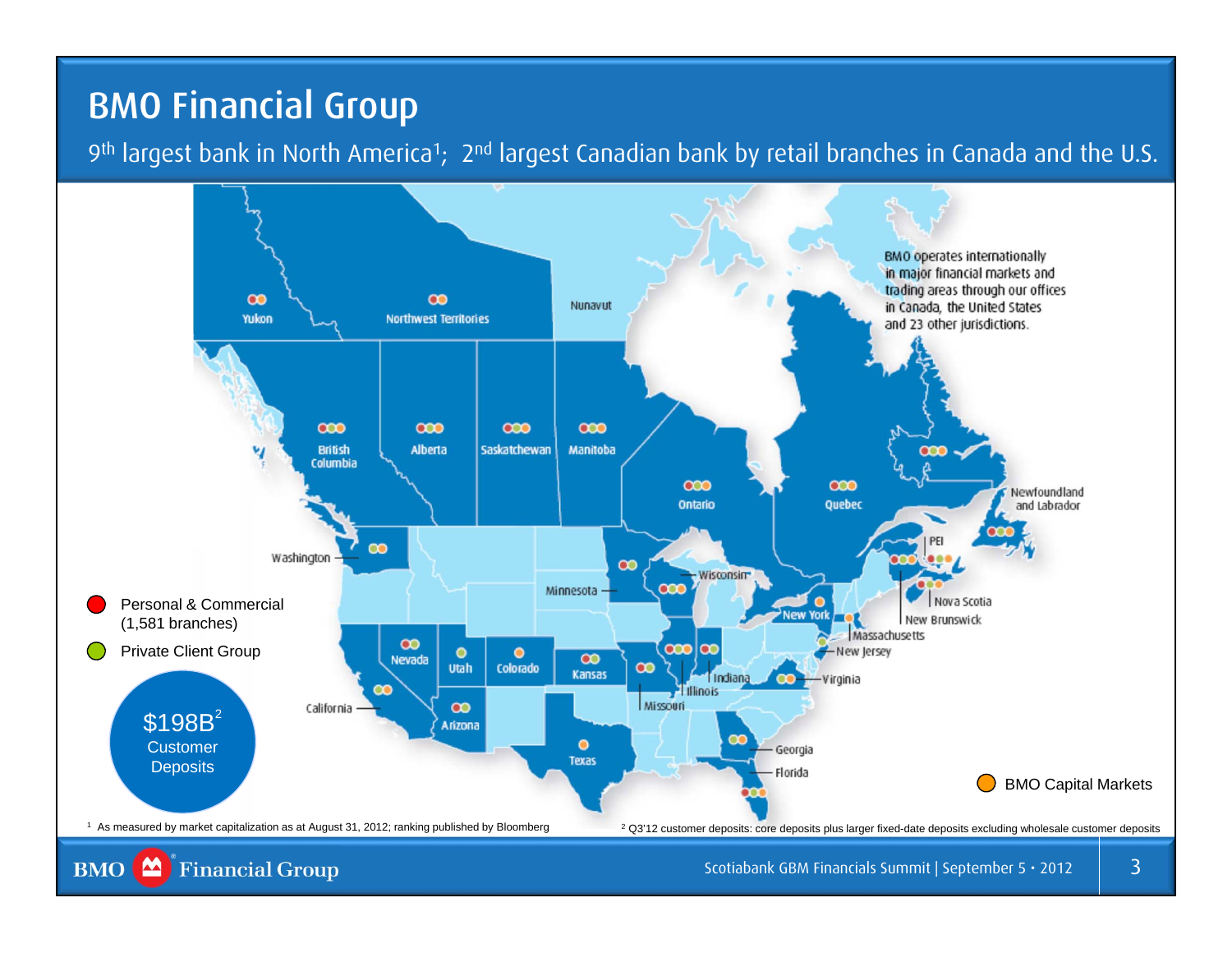# Differentiating BMO in the eyes of customers

Vision: To be the bank that defines great customer experience

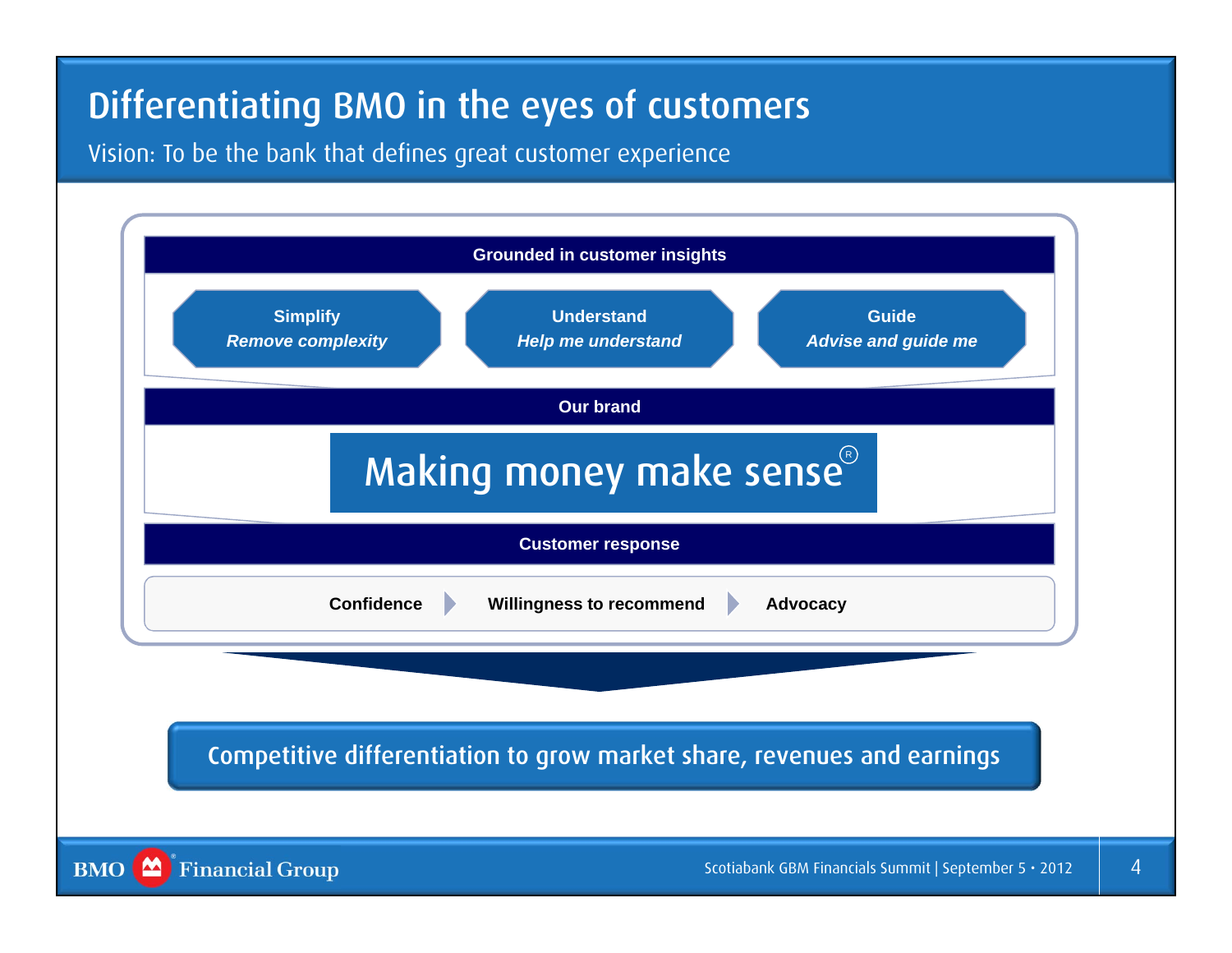## Productivity focus directly connected to our customer experience agenda

- $\bigcirc$  Sharpening productivity in both parts of the equation revenue and expense
- BMO's drive for greater sustainable efficiency is inseparable from commitment to do a better job for customers
- $\bigcirc$  Systematically evaluating every aspect of business function, process and policy
- O Already seeing results:
	- П  $Q3'12$  adjusted expenses down sequentially for  $2<sup>nd</sup>$  straight quarter
	- П Q3'12 YTD adjusted expenses up a modest 0.9%, excluding acquisitions and stronger U.S. dollar
- Goal is to drive down cost of generating the next dollar of revenue:
	- $\mathcal{C}$ Maintain strategy of differentiating BMO as a leader in customer experience
	- $\overline{\phantom{a}}$ Consistently competitive within peer group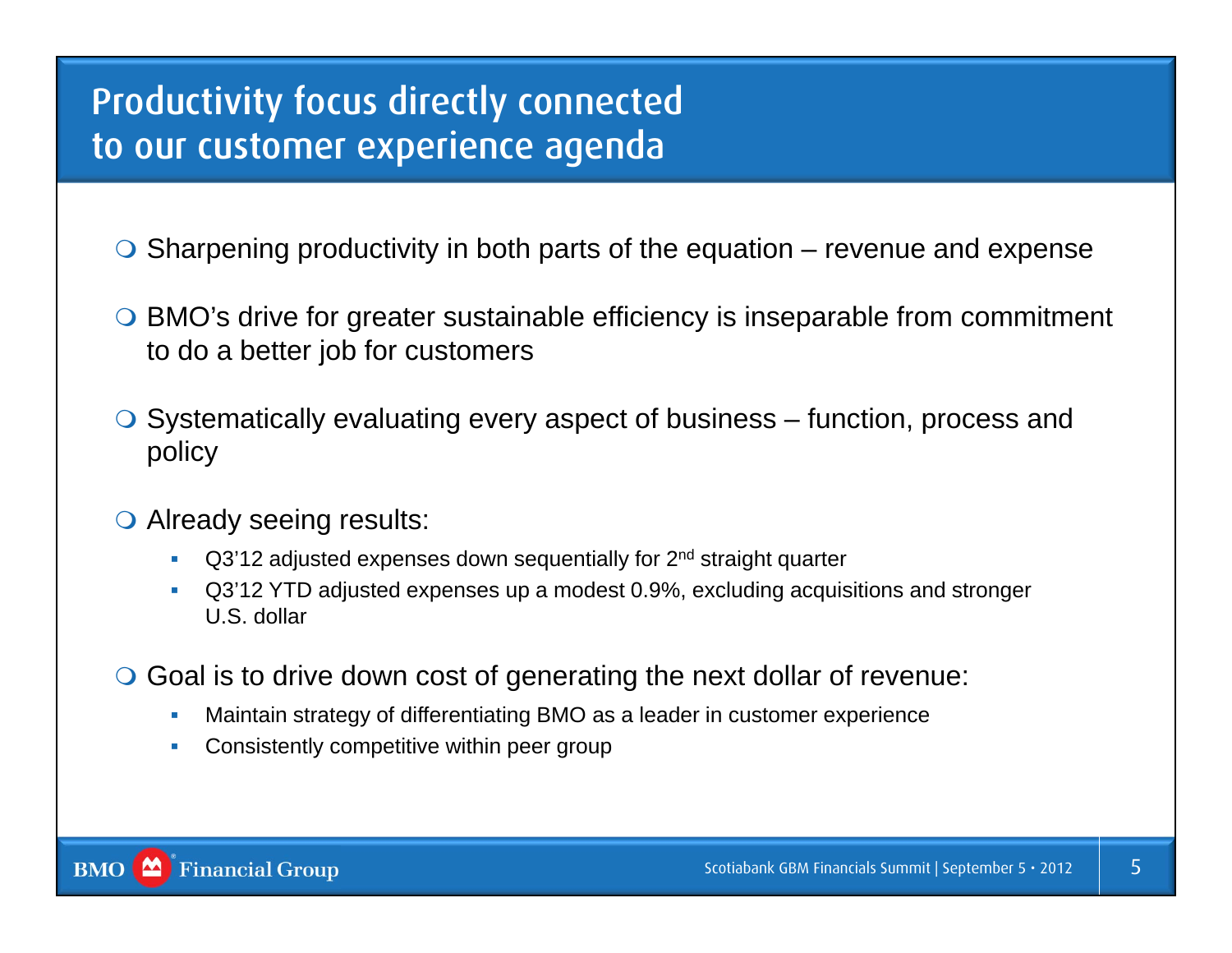## Getting the job done simply, efficiently and effectively

#### $\bigcirc$ **Customer Service Enhancements**

- г Tailored branch formats
- Г Mobile PayPass
- г Online booking of branch appointments
- E Complete refresh of Canadian online banking platform
- г BMO Harris Bank remote cheque capture

### **Reinventing Our Core Processes**

- г Mortgage application and approval
- Г Leads management engine
- г Leverage technology architecture

#### $\bigcirc$ **North / South Integration**

- г Develop more cost efficient products and services
- □ Customer call centers managed on North American basis
- г Extend best proven ideas from Canada and US across our total North American market



### **The best** online customer experience.

Check us out and see what #1 looks like.

om has been ranked the highest for best online customer experience in the Keynote Canadian spects 2011 study'. This designation reflects our commitment to customer satisfaction the ease of opening an account, and our Privacy and Security measures

It's just another example of how BMO\* is making banking a better experienc Check out hmo.com

> **BMO** Bank of Montreal Making monev make sens

### **Introducing real-time Online Appointment Booking.**

#### Another banking first, only from BMO.

BMO just made it easier to meet with one of our financial experts to discuss your banking needs. In fact, e very first bank to offer real-time Online Appointment Booking. Simply visit us online to book a date and time that works for you. It's easy, and it's available 24 hours a day, 7 days a week. It's just another example of how BMO is making banking a better experience Visit bmo.com/appointment to make an appointment toda

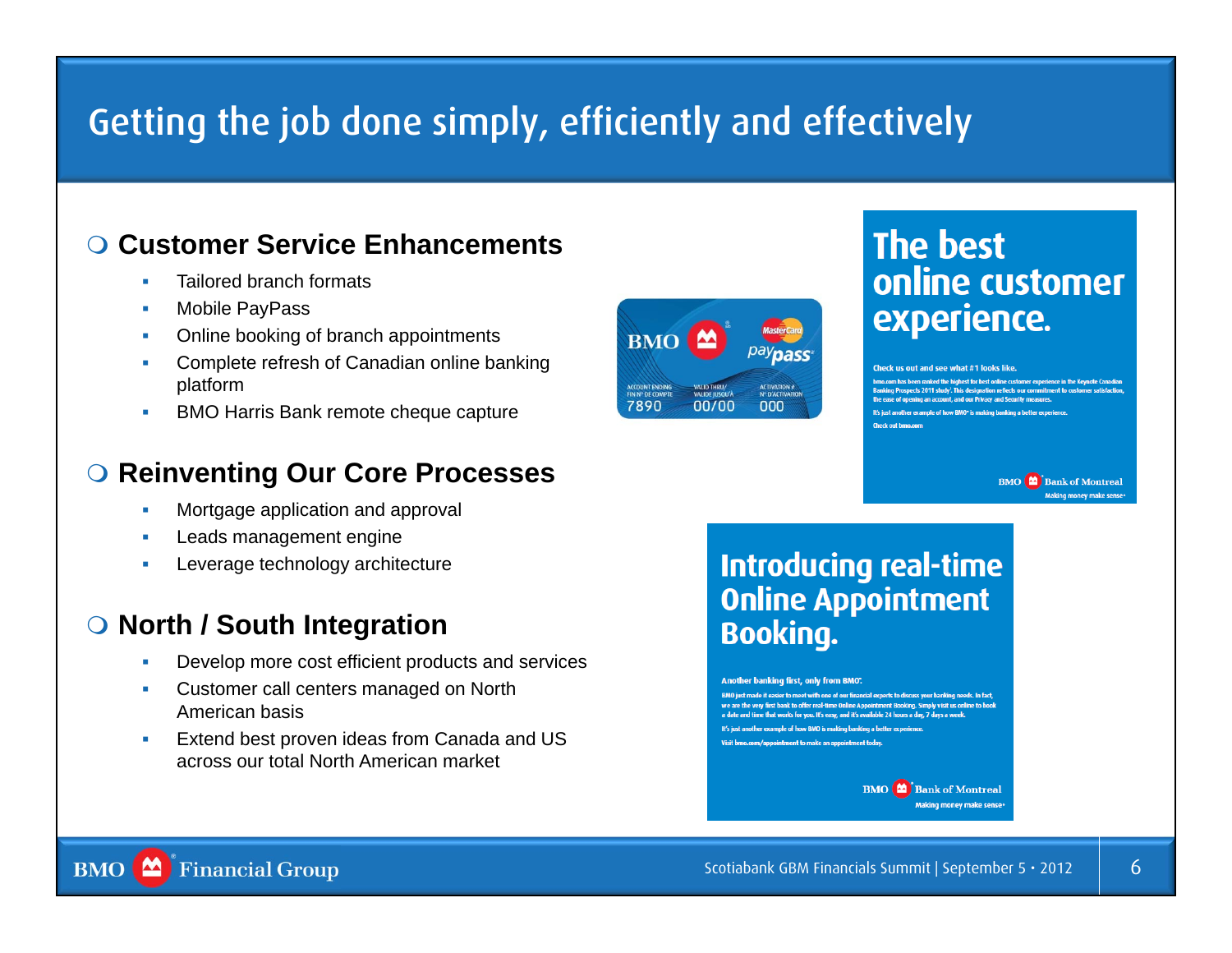## Year-to-date Financial Results

Strong overall performance with businesses delivering against a high standard of customer experience

#### C\$ Billions unless otherwise indicated

| Adjusted <sup>1</sup>         | <b>2012 YTD</b> | <b>2011 YTD</b> |
|-------------------------------|-----------------|-----------------|
| <b>Revenue</b>                | 11.1            | 10.1            |
| <b>Net Income</b>             | 3.0             | 2.4             |
| $EPS($ \$)                    | 4.35            | 3.91            |
| <b>Productivity Ratio (%)</b> | 63.5            | 60.7            |
| <b>Reported</b>               |                 |                 |
| <b>Revenue</b>                | 12.0            | 10.1            |
| <b>PCL</b>                    | 0.57            | 0.85            |
| <b>Expense</b>                | 7.5             | 6.3             |
| <b>Net Income</b>             | 3.1             | 2.3             |
| <b>EPS (\$)</b>               | 4.56            | 3.74            |
| <b>ROE (%)</b>                | 15.9            | 16.1            |

- $\bigcirc$  Strong adjusted<sup>1</sup> results with net income up 21%
	- $\mathcal{L}_{\mathcal{A}}$ EPS up 11%
	- п Revenue growth 11%
	- $\mathbf{m}$  . ROE 15.2%
	- PCLs down 57%
- **Strong capital position; pro forma Basel III** common equity ratio of 8.3%2
- Quarterly declared dividend increased by 3% to \$0.72 per share in Q3
- **Good operating group performance in a** highly competitive environment
- ◯ Strong contribution from M&I acquisition

1 Adjusted measures are non-GAAP measures. See slide 2 of this document, pages 34, 94-95 of BMO's 2011 Annual Report and pages 32-33 of BMO's Q3 2012 Report to Shareholders

<sup>2</sup> Estimates based on announced Basel III 2019 rules and the impact of adoption of IFRS. For further details regarding assumptions and factors used in our calculations refer to pages 6 and 16 of BMO's Q3 2012 Report to Shareholders and the Enterprise-Wide Capital Management section on pages 61-65 in BMO's 2011 Annual Report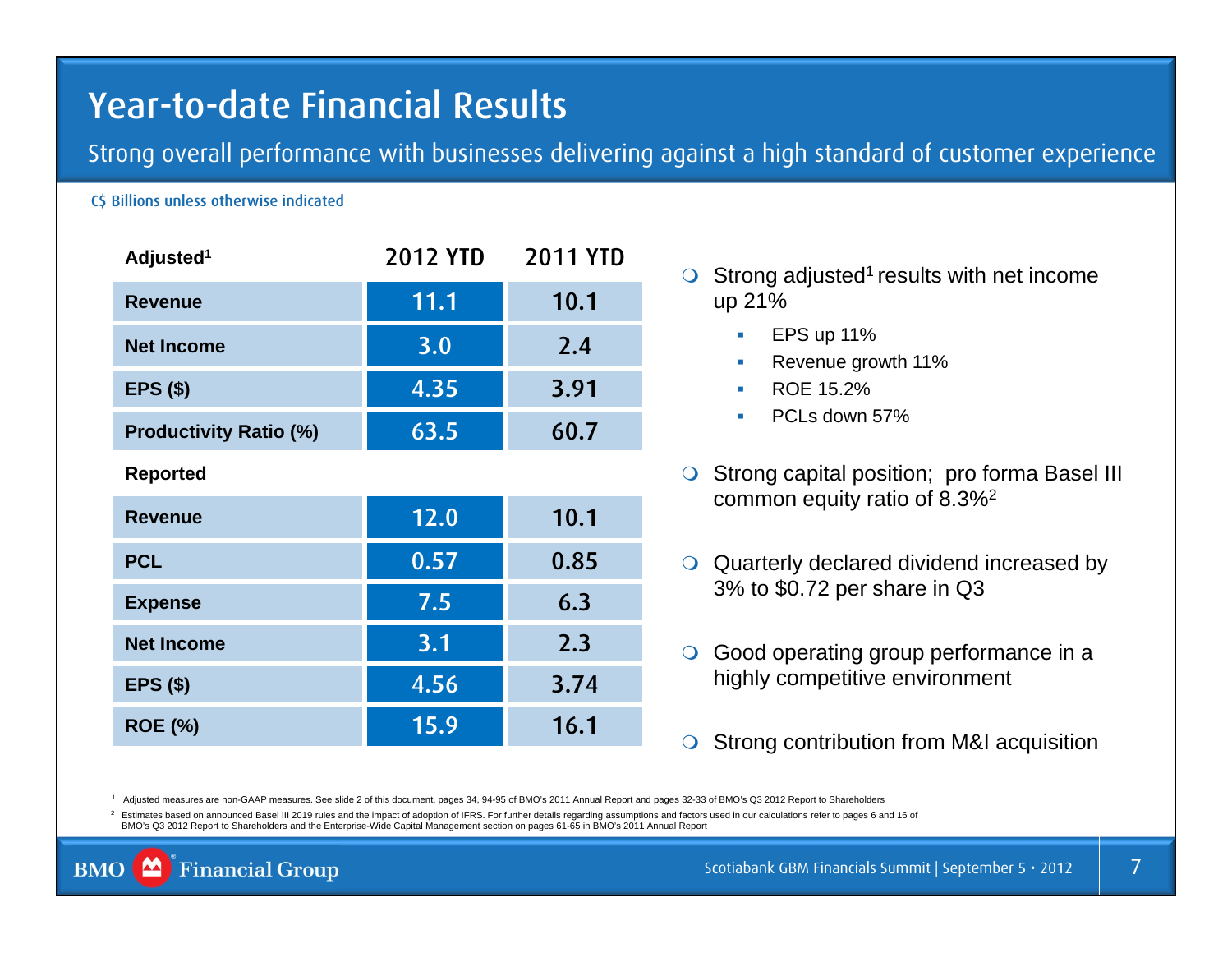

# Scotiabank GBM Financials Summit



September 5 · 2012

Bill Downe President & Chief Executive Officer